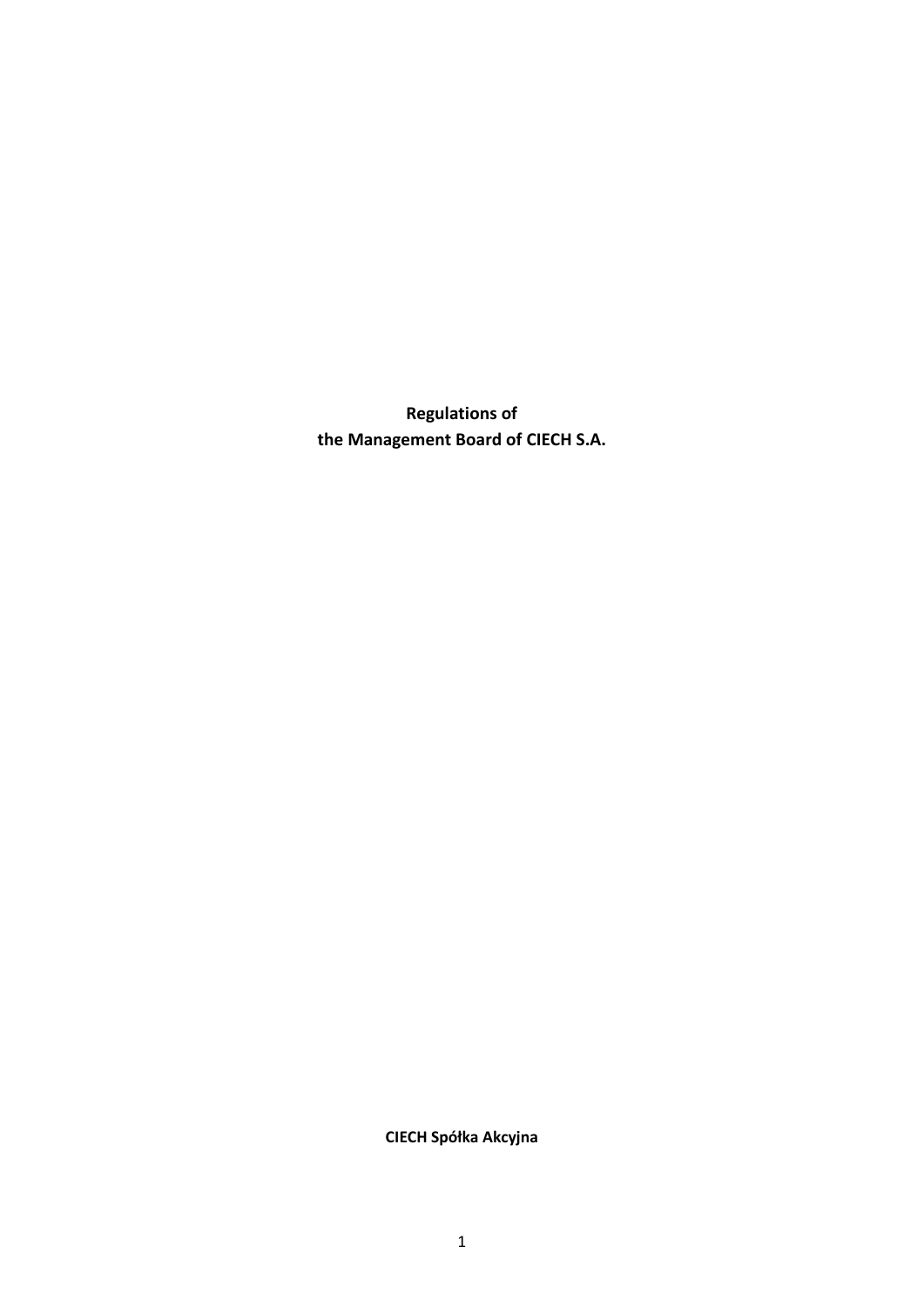# **§ 1 GENERAL PROVISIONS**

- 1. These regulations (the Regulations) define the organisation of the work of the management board of CIECH S.A. with its registered office in Warsaw (hereinafter referred to as the Management Board and the Company, respectively), the manner of managing the Company's affairs and the rules for adopting resolutions by the Management Board.
- 2. The legal basis for the adoption of these Regulations is § 23 section 4 of the Company's Articles of Association (hereinafter referred to as the Articles of Association), in conjunction with article 371 § 6 of the Commercial Companies Code.
- 3. The activities of the Management Board shall comply with generally applicable provisions of law, the Articles of Association, resolutions of the General Meeting, resolutions of the Supervisory Board and these Regulations.
- 4. The General Meeting, the Supervisory Board, Committees of the Supervisory Board and members of the Supervisory Board, as per these Regulations, may not issue binding instructions to the Management Board with regard to the management of the Company's affairs.

### **§ 2 MEMBERS OF THE MANAGEMENT BOARD**

- 1. Appointment, dismissal and suspension of members of the Management Board are made in accordance with the principles set out in the Code of Commercial Companies or the Articles of Association.
- 2. The right and obligation of the Members of the Management Board to perform the tasks entrusted to them and to represent the Company shall arise on the date specified in the act of appointment.
- 3. Members of the Management Board are elected for a joint three-year term of office.
- 4. The mandate of a Member of the Management Board shall expire upon the closing of the General Meeting approving the financial statements for the last full financial year in which the Member of the Management Board performed his/her function on the Management Board of the Company during the term of office for which he was appointed.
- 5. Resignation from the function of a Member of the Management Board shall be made by tendering a written declaration to this effect to the Company.
- 6. A member of the Management Board is shall submit appropriate statements necessary for the timely fulfilment by the Company of its disclosure obligations arising from the generally applicable laws and obligations arising from the International Accounting Standards.
- 7. Each member of the Management Board shall have the right and obligation to accept declarations of will submitted to the Company or any letters addressed to it.
- 8. The resigning Management Board or a Management Board Member shall provide the new Management Board or a new Management Board Member, as the case may be, and in the absence of appointment of a new Management Board Member, any of the remaining Management Board Members, information on the Company's matters, along with the documentation held.
- 9. The representatives of the Company outside the Management Board are (may be) entitled on the basis of authorisation based on a declaration of will – attorneys-in-fact (proxies). The process of granting powers of attorney shall be subject to the internal regulations prevailing in the Company.

#### **§ 3 APPLICABLE LEGAL REGULATIONS**

The principles of representing the Company are regulated by the generally applicable provisions of law and the Articles of Association.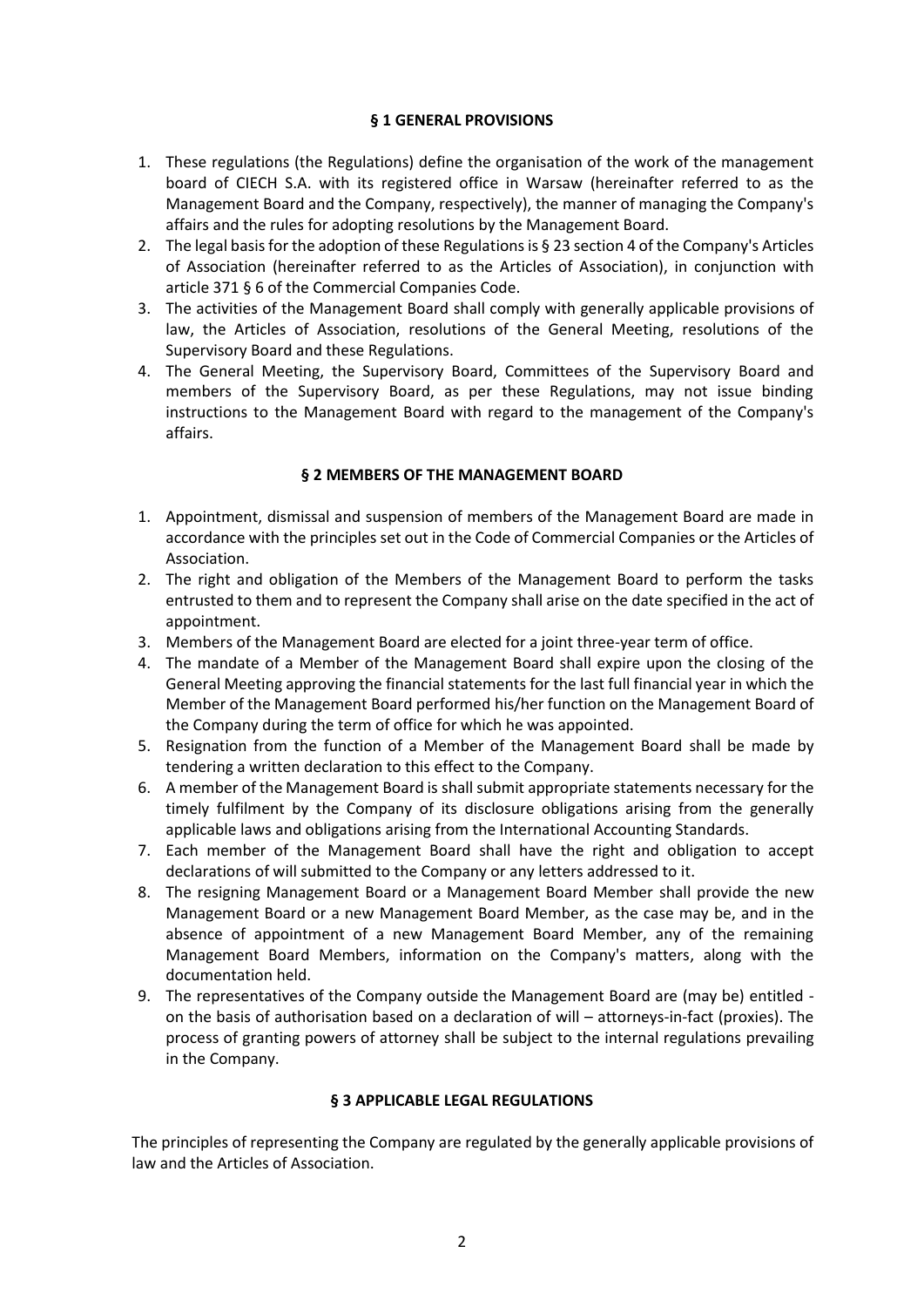### **§ 4 POWERS OF THE MANAGEMENT BOARD**

- 1. The powers and authorisations of the Management Board shall include all economic and other matters and decisions not reserved by the provisions of the Code of Commercial Companies or the Articles of Association to the exclusive competence of the General Meeting or the Supervisory Board.
- 2. The Company has an internal division of powers between the Members of the Management Board in the field of managing its affairs. The detailed scope of competences of individual Members of the Management Board of the Company shall be defined in a resolution of the Management Board. Within the scope of ordinary activities of the Company, each Member of the Management Board shall be obliged and entitled to independently manage the matters of the Company that are within his/her competence, in accordance with the division made by the Management Board.
- 3. Resolutions of the Management Board are required for matters exceeding the scope of ordinary activities of the Company, including in particular:
	- 1) adopting and changing the Regulations of the Management Board,
	- 2) adopting and changing the Organisational Regulations of the Company,
	- 3) accepting applications addressed to the Supervisory Board or the General Meeting,
	- 4) convening General Meetings and establishing the agenda of meetings convened by the Management Board of General Meetings,
	- 5) adopting annual and long-term financial plans and the Company's development strategy,
	- 6) granting proxies,
	- 7) taking loans and other credit facilities,
	- 8) extending loans and donations,
	- 9) disposal of a right or incurring a liability with a value exceeding PLN 500,000.00 (in words: five hundred thousand zlotys), save for the purchase and sale of raw materials, semifinished products and products related to the Company's activities up to a value of PLN 6,000,000 (in words: six million zlotys), in one or a series of related transactions, and
	- 10) applying for bank guarantees, incurring liabilities under promissory notes, granting all types of surety and creating any other security.
- 4. A resolution of the Management Board shall be also required in matters not exceeding the scope of ordinary activities of the Company, if its adoption is requested by any of the Members of the Management Board.
- 5. Resolutions of the Management Board referred to in sections 3 and 4 above may indicate a member of the Management Board or another person responsible for running the case.
- 6. Activities requiring a resolution, performed independently by any member of the Management Board without adopting it, may be confirmed by the Management Board. However, this does not exclude the liability of a member of the Management Board acting without a prior resolution.
- 7. The President of the Management Board may issue instructions in all organisational and orderrelated matters in connection with the proceedings of the Management Board.

# **§ 5 OBLIGATIONS OF THE PRESIDENT OF THE MANAGEMENT BOARD**

- 1. The President of the Management Board shall manage the work of the Management Board. The scope of activities of the President of the Management Board includes handling non-reserved matters, in accordance with the division of powers adopted by the Management Board, for the entire Management Board or for other Management Board Members, as well as:
	- 1) handling matters falling within the competence of the President of the Management Board in accordance with the division of powers adopted by the Management Board,
	- 2) coordination and organisation of the proceedings of the Management Board, including convening meetings of the Management Board,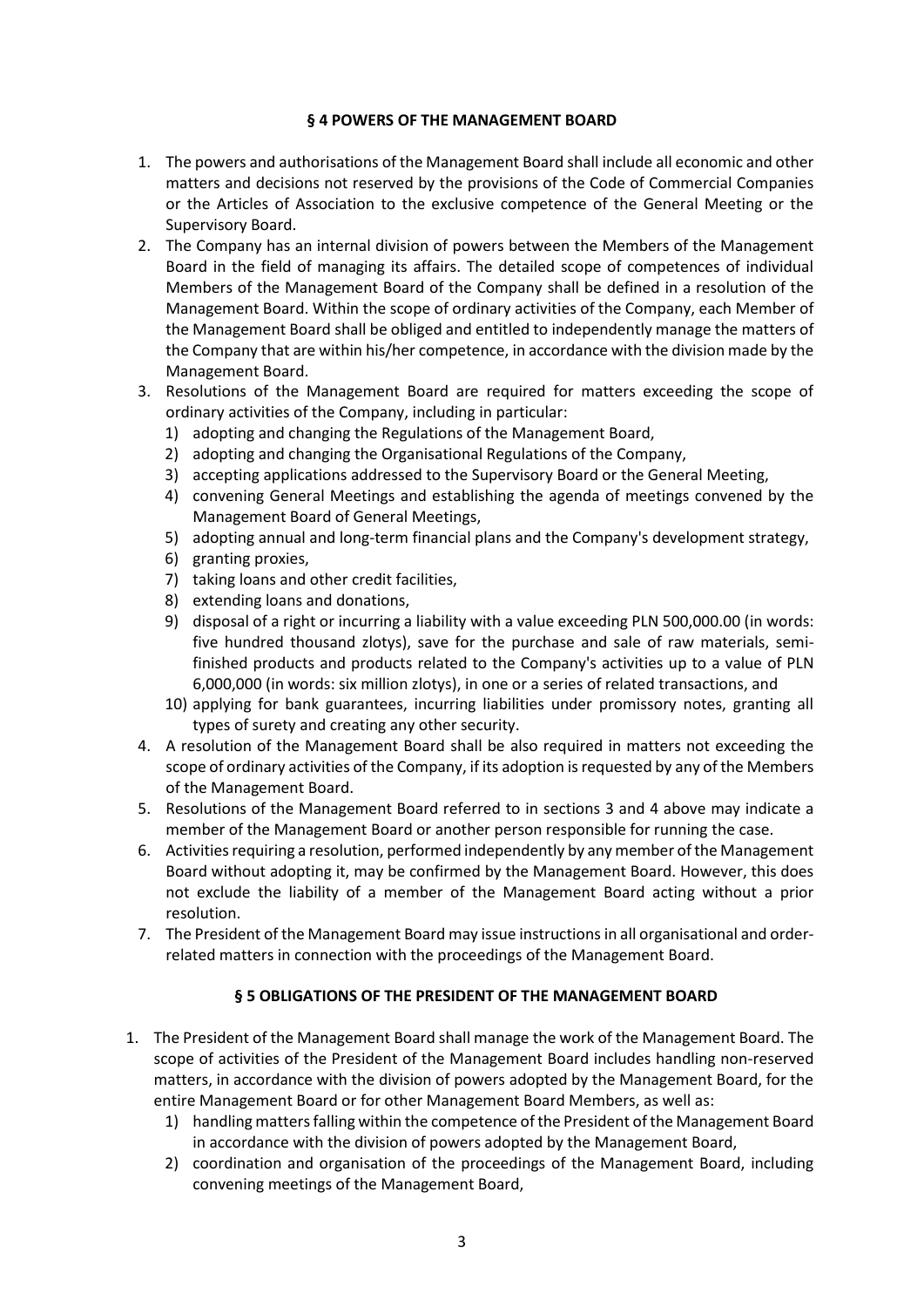- 3) determining the agenda of the Management Board,
- 4) chairing the meetings of the Management Board,
- 5) ordering voting in writing or by electronic means of communication,
- 6) appointing a member of the Management Board replacing the President during his/her absence or inability to perform the duties entrusted to him for other reasons; however, if the President of the Management Board is unable to appoint his/her deputy (or the President of the Management Board has been dismissed), the activities of appointing a deputy from among the remaining Members of the Management Board, acting as the President until the date of appointment of a new President of the Management Board, are performed by other Members of the Management Board by way of a resolution,
- 7) issuing instructions in order-related and organisational matters in connection with the proceedings of the Management Board.

#### **§ 6 MEETINGS OF THE MANAGEMENT BOARD**

- 1. Meetings of the Management Board are held as needed and are convened on an ongoing basis by the President of the Management Board or - in the case specified in § 5 section 2 of these Regulations - by another Member of the Management Board, while simultaneously setting out the date and the venue as well as the agenda of the meeting.
- 2. A notice convening a meeting of the Management Board may be delivered to Members of the Management Board by telephone or by electronic means of communication at least 3 days prior to the date of the meeting.
- 3. A meeting of the Management Board may be held without being officially convened if all Members of the Management Board are present. However, in the case of delegating a member of the Supervisory Board, a member for permanent individual performance of supervisory activities in accordance with article 390 § 2 of the Commercial Companies Code, holding a meeting in the manner described in the first sentence is excluded.
- 4. Meetings of the Management Board may be scheduled in advance on a permanent or cyclical basis, or on another date predetermined by the President of the Management Board, which does not require an official convening each time. The provisions of section 2 above. Members of the Management Board receive the agenda with supporting materials at least one day before the date of the meeting, provided that all Members of the Management Board have been notified of the date. The meeting may be held even if not all members of the Management Board are present.
- 5. The right to participate in the meetings of the Management Board in an advisory capacity shall be granted to a member of the Supervisory Board elected by voting in separate groups, who has been delegated to perform individual supervisory activities on a permanent basis in accordance with article 390 § 2 of the Commercial Companies Code.
- 6. The Supervisory Board member referred to in section 5 shall be notified of the convened meeting at least 2 days prior to the date of the meeting of the Management Board. A member of the Supervisory Board referred to in section 5 shall provide contact details enabling him to be notified of the meeting of the Management Board. The member shall immediately notify the Management Board of any change in such details, and in the absence of such information, the notification provided in accordance with the details in his/her possession shall be deemed effective.
- 7. As part of managing the work of the Management Board, the President of the Management Board may invite the Company's employees, advisers and other persons to participate in the meeting of the Management Board, in particular a member of the Supervisory Board delegated by the Supervisory Board to independently perform supervisory activities in accordance with article 390 § 1 of the Commercial Companies Code.
- 8. A request to convene a meeting of the Management Board may be submitted in writing by any of its Members. Such a request shall be justified, and a meeting convened in this manner shall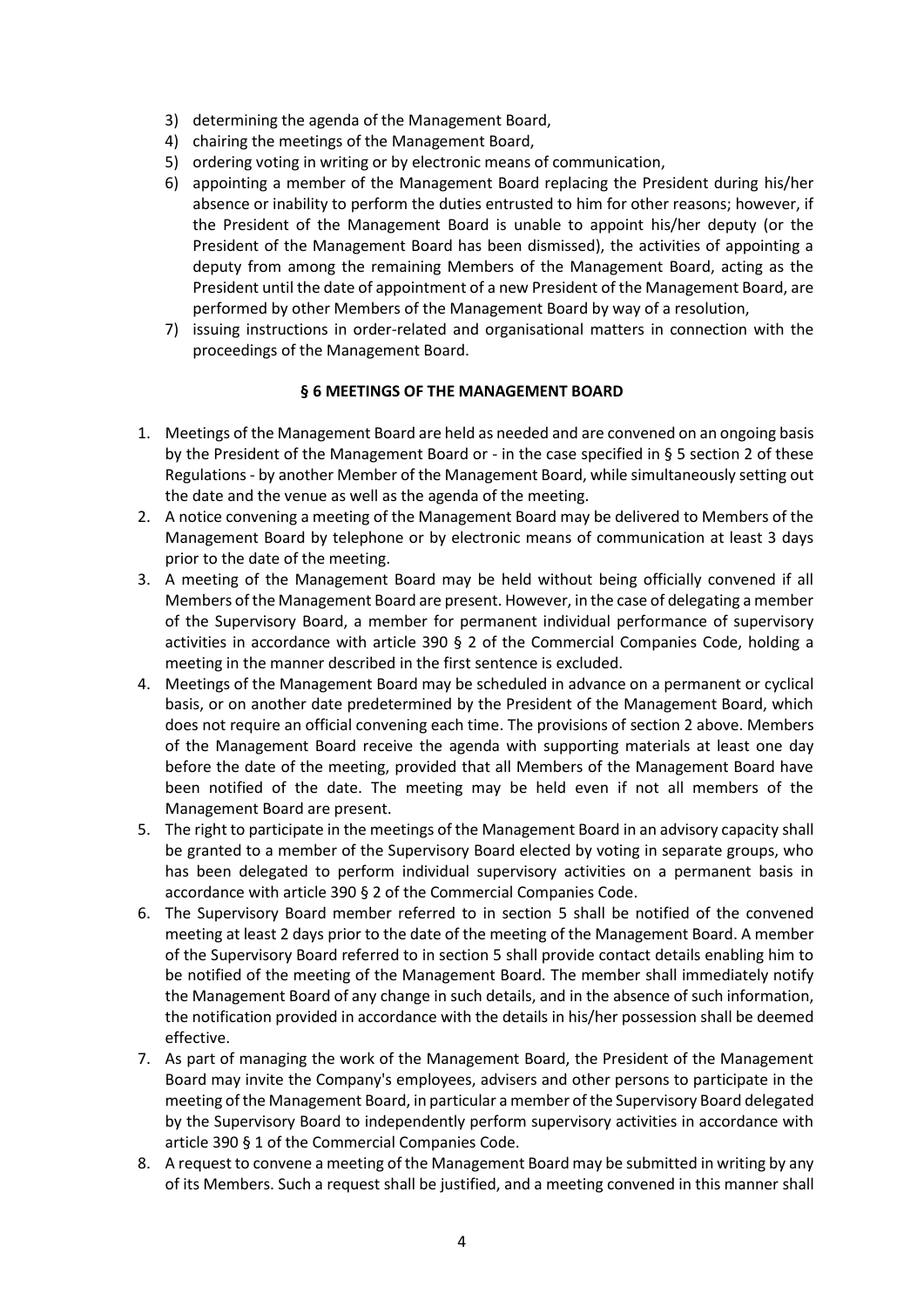be appointed no later than 7 (seven) days from the date of receipt of the request by the President of the Management Board.

- 9. With the consent of the President of the Management Board, a Member, Members of the Management Board, as well as all Members of the Management Board and persons invited by the President of the Management Board, may participate in the meeting of the Management Board by electronic means of communication.
- 10. Administrative and technical support for the meetings of the Management Board shall be provided by the Legal Department or the Management and Administration Service Team.
- 11. The proposal to adopt a resolution, along with the materials relating to the subject matter thereof, shall be prepared by the organisational unit that submits the proposal and in each case shall be executed by the person managing the work of such unit.

# **§ 7 OBLIGATIONS OF MEMBERS OF THE MANAGEMENT BOARD**

- 1. Members of the Management Board are obliged to cooperate with each other and inform each other about the actions taken and decisions taken as part of conducted Company's affairs.
- 2. The President of the Management Board resolves disputes over powers between Members of the Management Board.
- 3. If an action taken by one of the Management Board Members within the powers entrusted to him may, due to its scope, also fall within the competence of another Management Board Member, such action shall be performed in agreement between both Management Board Members. The President of the Management Board shall be immediately notified of the lack of an agreement, who has the right to resolve the matter at his/her own discretion or submit it to the Management Board for a resolution.
- 4. Each member of the Management Board shall immediately notify the President of the Management Board of any event the effect of which may adversely affect the interests or image of the Company.
- 5. Each member of the Management Board shall immediately notify the President of the Management Board of any obstacle in the performance of his duties by any member of the Management Board. In such a case, the President of the Management Board may temporarily take over the duties of this Management Board Member or delegate them to another Management Board Member.
- 6. In the event of a conflict of interests between the Company and the personal interests of a member of the Management Board, their spouse, relatives or family members up to the second degree, or persons with whom they are personally related, the member shall refrain from participating in resolving such matters and demand that it be entered in the minutes of the meeting of the Management Board.

#### **§ 8 ADOPTING RESOLUTIONS**

- 1. The Management Board may adopt resolutions at a meeting, outside the meeting, by circulation (in writing) or by electronic means of communication. The resolution adopted in the manner referred to in the preceding sentence shall be valid when all members of the Management Board were notified of the content of the resolution and at least half of the members of the Management Board participated in the vote.
- 2. Resolutions of the Management Board shall be passed by an absolute majority of votes. In the event of a tie, the President of the Management Board has the casting vote. Votes cast shall be considered votes "for", "against" and "abstaining".
- 3. The President of the Management Board may set an end date for voting.
- 4. The individuals referred to in § 6 sections 5 and 7 do not have the voting right.
- 5. Votes shall be cast in an open manner. Secret ballots shall be ordered at the request of at least one member of the Management Board.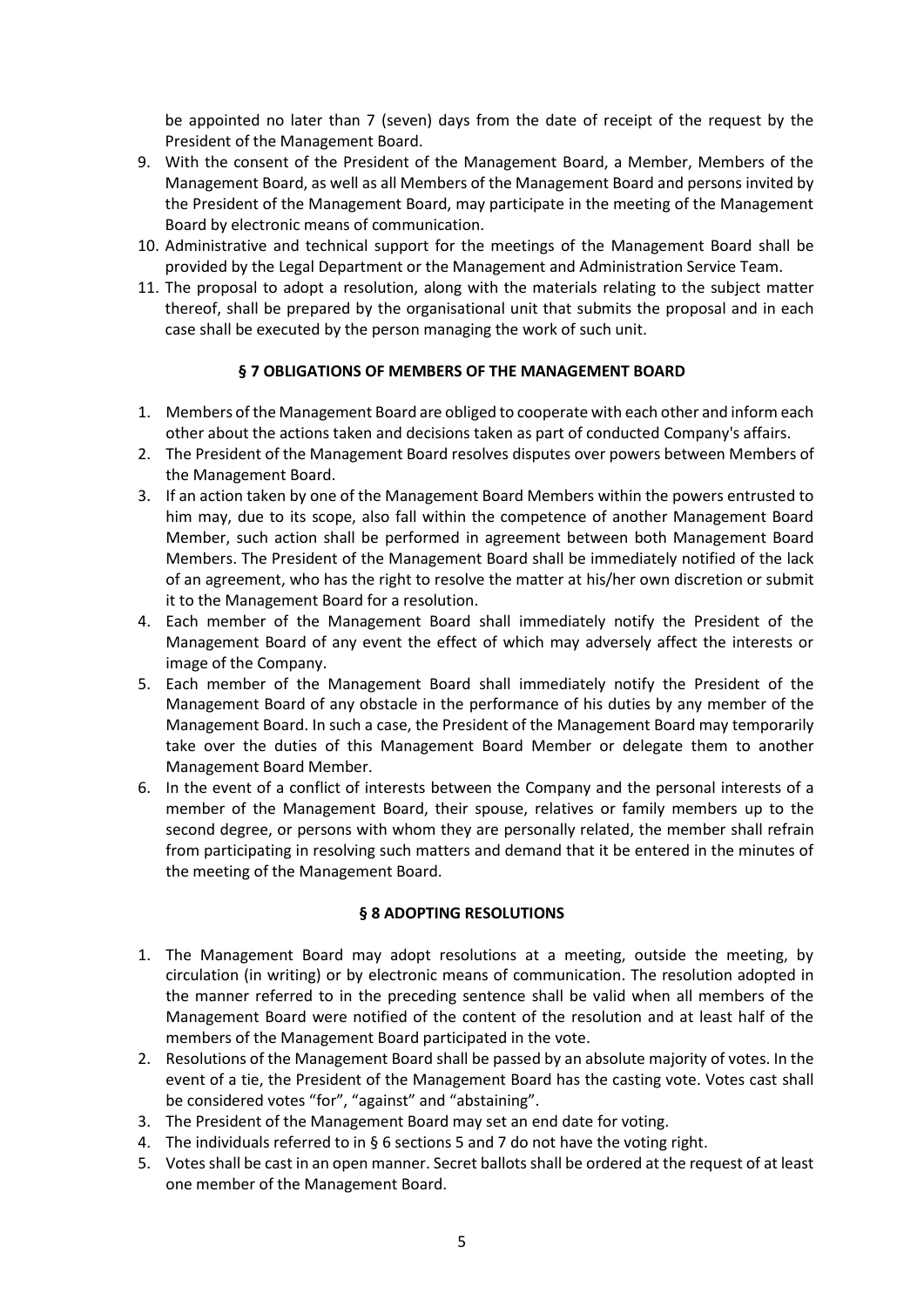6. A member of the Management Board who voted against the adopted resolution may express a dissenting opinion. Submitting a dissenting opinion requires justification. In the case of voting by electronic means of communication, the dissenting opinion shall be submitted by sending a message or comment using the electronic means of communication used to carry out the vote.

# **§ 8a ADOPTING RESOLUTIONS DURING MEETINGS AND IN CIRCULAR MODE**

- 1. Resolutions adopted at the meeting shall be signed by all members of the Management Board who were present at the meeting at which the resolution was adopted. A member of the Management Board voting against a resolution may add an appropriate note next to his/her signature. The preceding sentence shall apply accordingly to voting by circulation (in writing).
- 2. With regard to any matter not included in the agenda of the meeting, the Management Board may not adopt a resolution, unless all its Members are present and no one objects to voting on the resolution in such matter.
- 3. In the case of a circular vote (written resolutions), the Management Board Members shall sign the received draft resolution indicating their vote: "for", "against" or "abstain" the resolution, and return it to the President of the Management Board. Voting shall be deemed completed when all members of the Management Board cast their votes or upon the expiry of the time limit defined in accordance with § 8 section 3.

# **§ 8b ADOPTING RESOLUTIONS USING ELECTRONIC MEANS OF COMMUNICATION**

- 1. Voting by electronic means of communication shall be carried out by voting by members of the Management Board using the indicated electronic means of communication.
- 2. The voting order shall be sent using electronic means of communication to the addresses indicated by the Members of the Management Board.
- 3. The draft resolution, along with any supporting materials, if applicable, shall be enclosed to the voting order or submitted to the Management Board Members using electronic means of communication.
- 4. The electronic means of communication shall include in particular: text, sound, picture or video messages, both ensuring one-way and two-way communication, sent by means of, among others, mobile phones, remote communication applications or devices, websites, etc., as well as any IT tools, platforms or applications for communication in the form of teleconferences or videoconferences, casting votes, execution, including qualified electronic signatures, and managing the circulation of documents, etc. The electronic means of communication used, in particular, for the purposes of participating in a meeting of the Management Board and adopting resolutions during it, shall ensure the ability of two-way communication in real time to all persons using it, as well as information security for participants and may not provide for the free access by unauthorised persons to participate in a meeting of the Management Board or when adopting resolutions by electronic means of communication, provided that the Members of the Management Board consented to the use of such electronic means of communication. These Regulations do not provide for a closed repertoire of electronic means of communication. By way of resolution, the Management Board may present a list and rules of using specific electronic means of communication in order to improve the organisation and proceedings of the Management Board, holding meetings of the Management Board and adopting resolutions by it.
- 5. When casting a vote by electronic means of communication, a member of the Management Board shall clearly indicate their vote by entering: "for", "against" or "abstaining". When casting a vote by telephone, the Management Board member shall inform whether they vote "for", "against" or "abstaining". If all members of the Management Board are able to